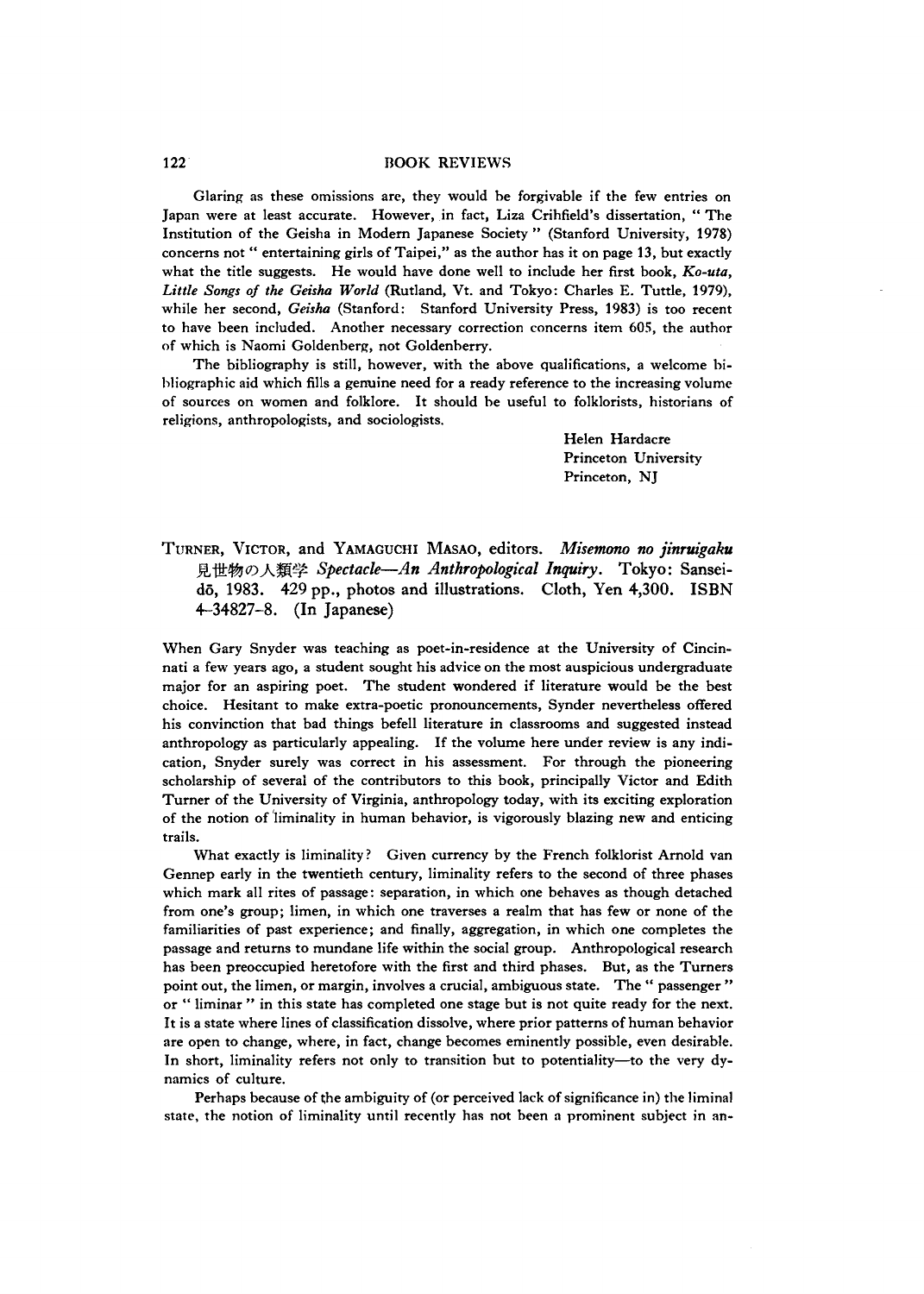## BOOK REVIEWS 123

thropological scholarship. Moreover, anthropologists often have considered modern Western spectacle—particularly the modern theatre—to be bereft of its erstwhile classical vitality and therefore of the aspects of ritual and festive play, aspects central to any consideration of liminality. Johan Huizinga, for example, in his influential book *Homo Ludens,* has perceived Western theatre since the eighteenth century as gradually having lost the aspects of ritual and festive play. Huizinga's definition of this playelement is remarkably similar to the concept of liminality: "... an activity which proceeds within certain limits of time and space . . . according to rules freely accepted, and outside the sphere of necessity or material utility " (1955: p. 132). Without such a play-element, spectacle can hardly be seen as rite of passage, as ritual or as festive; its completion alone becomes important, liminality irrelevant.

But the Turners and their cohorts take a different view, viz., spectacle in the contemporary world abounds in ritual and festive play—whether we are watching Shakespeare or sumo, performance art or the Olympics—and thus provides the very context for a consideration of liminality in human behavior. Indeed, the editors of *Spectacle: An Anthropological Inquiryy* Victor Turner and Yamaguchi Masao, advance the provocative suggestion that anthropology today stands at a crossroads and that liminality signals a new direction for the discipline (pp. 138-139; 424-425). The goal of this new direction is twofold: to probe the deep layers of the present and to connect the past with the present. Moreover, only by taking spectacle into consideration, assets Turner, is this goal to be realized, for through spectacle we can best fathom the dynamics of culture, i.e., the inner workings of the liminal state. Turner justifies further this concentration on spectacle by suggesting that contemporary culture, which has chased away the sacred, finds itself weak, tom between past and present, and undergoing a crisis in identity; examining spectacle, in his view, will serve to strengthen a weakened culture, to heal the rift between past and present, and to check the crisis in identity.

This, in short, is the approach taken in *Spectacle*: *An Anthropological Inquiry.* The book is a conference volume, compiled following an international symposium, entitled " Misemono to minshū goraku no jinruigaku " (An Anthropological Inquiry into Public Entertainment), which took place at Tsukuba University in the summer of 1981. The sixteen chapters are divided into the somewhat arbitrary categories of " Topos," " Text," and " Rhetoric," but a far more felicitous grouping would have made use of a less abstract division into the three areas covered by the symposium: 1. semiotic analysis of performance, as through space (e.g., Kurimoto Shinichirō's "Toshi no gurotesuku-yami no misemono to yami no Kūkan " [" Urban Grotesque: Dark Spectacle and Dark Space '']); 2. analysis of amusement and festive space (.e.g., Edith Turner's " Sheikusupia m okeru shukusai—riminarusei no ryoiki " [" Festivals in Shakespeare; The Liminal Sphere "]—to my mind, the book's finest essay); 3. symbolic and cosmological dimension of sports (e.g., John MacAloon's " Shukusai no naka no hadakamono—gendai orimpikku ni okeru asobi to pafomansu no shojanru " ['' Naked Persons in Festivals: Play and Various Forms of Performance in the Modern Olympics "]).

Whatever the organization, the essays are consistently enlightening, even, as with Edith Turner's, stunning. Unfortunately, for the moment all this fine scholarship, published as it is in Japanese, will reach a limited readership. Tapes of the conference, however, are available in both English and Japanese, and an English edition is now being planned by Edith Turner and Yamaguchi Masao. (A profound loss to the field of anthropology occurred in December 1983 with Victor Turner's death.)